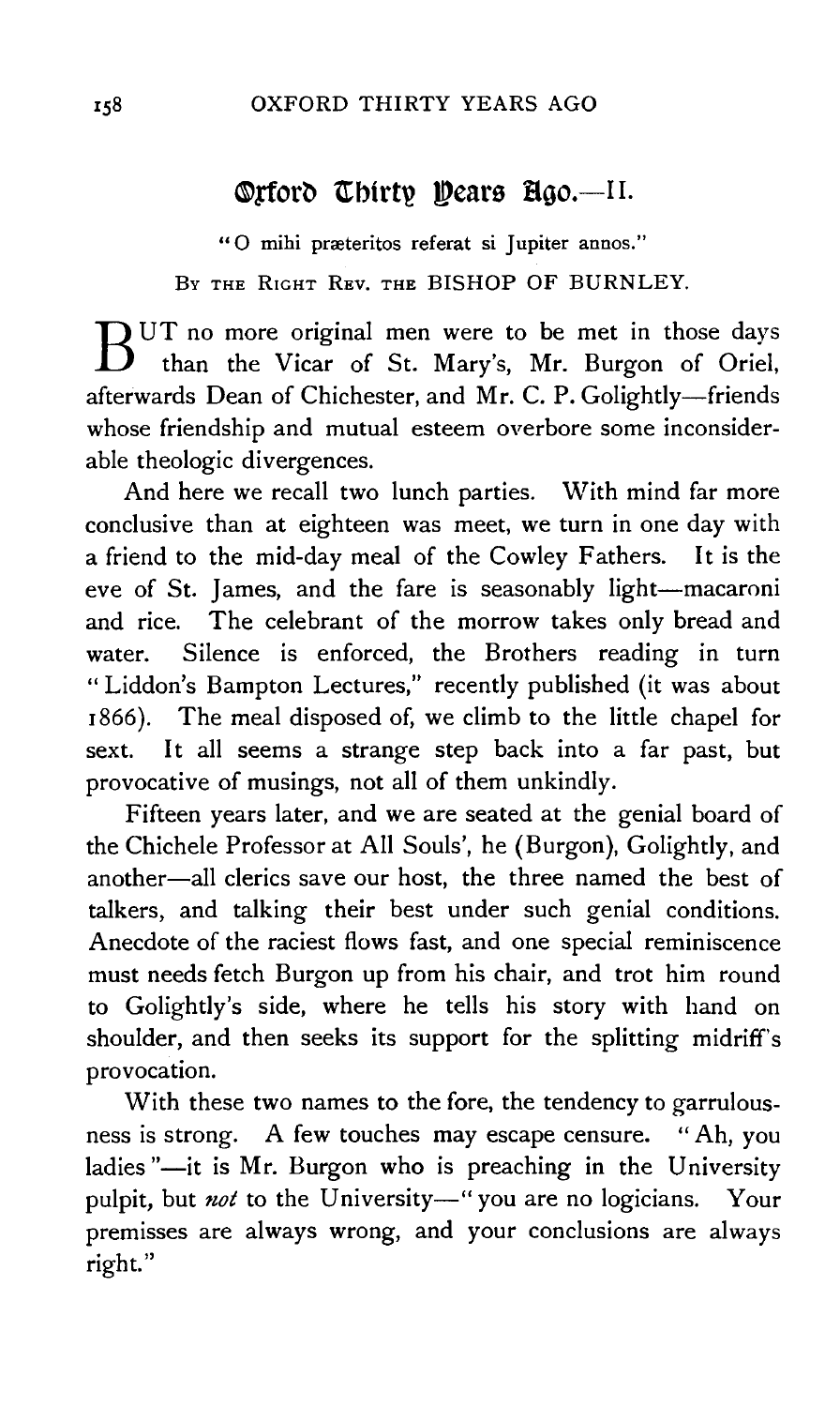Com bating the extreme evolutionists on one occasion, he delivered himself of this sentence: "Let who lists trace his descent from the Zoological Gardens ; I take leave to trace mine from the Garden of Eden." After the University sermon came his own parish discourse in St. Mary's Church -a sermonette, as he called it, always judiciously short and never dulL Several, notwithstanding, were in the habit of leaving after the prayers. This impropriety disturbed him, and he requested that all should tarry till dismissed with the benediction. The next Sunday a gentleman rose, and slowly retreated down the aisle as the Vicar entered the pulpit. He leaned forward over the cushion, and the dreadful words came forth, "My remarks last Sunday had no reference to college servants."

Original throughout, his originality coloured all he touched. He read the Lessons as if pondering over every sentence in his study, and those who sat near enough might catch such an occasional sotto-voce as, "Here endeth the First, or the Second, Lesson-and a beautiful one, too."

On Easter Day he and his choristers appeared with floral button - holes fastened on the surplices. While Vicar of St. Mary's he began Hebrew, and attended Professor Gandell's elementary lectures, sitting amongst the men. His questions were sometimes not elementary, diving into the subtleties, and courting the application of a gentle closure from the teacher, solicitous of keeping his pupils to the shallows.

It was characteristic of Burgon's simple transparency that, on the Easter festival next following entrance upon this new field, there appeared over the reredos in the chancel of St. Mary's Church a text in bold Hebrew. His love of children was a strong trait. Often he might be seen in the streets with a queue of youngsters scampering after his gowned figure, until the nearest pastry-cook's explained the attraction. When installed at Chichester, he put up a notice forbidding children to play in the Cathedral. He was buoyantly accessory to the infringement, caught one day chasing small boys round the Lady Chapel pillars.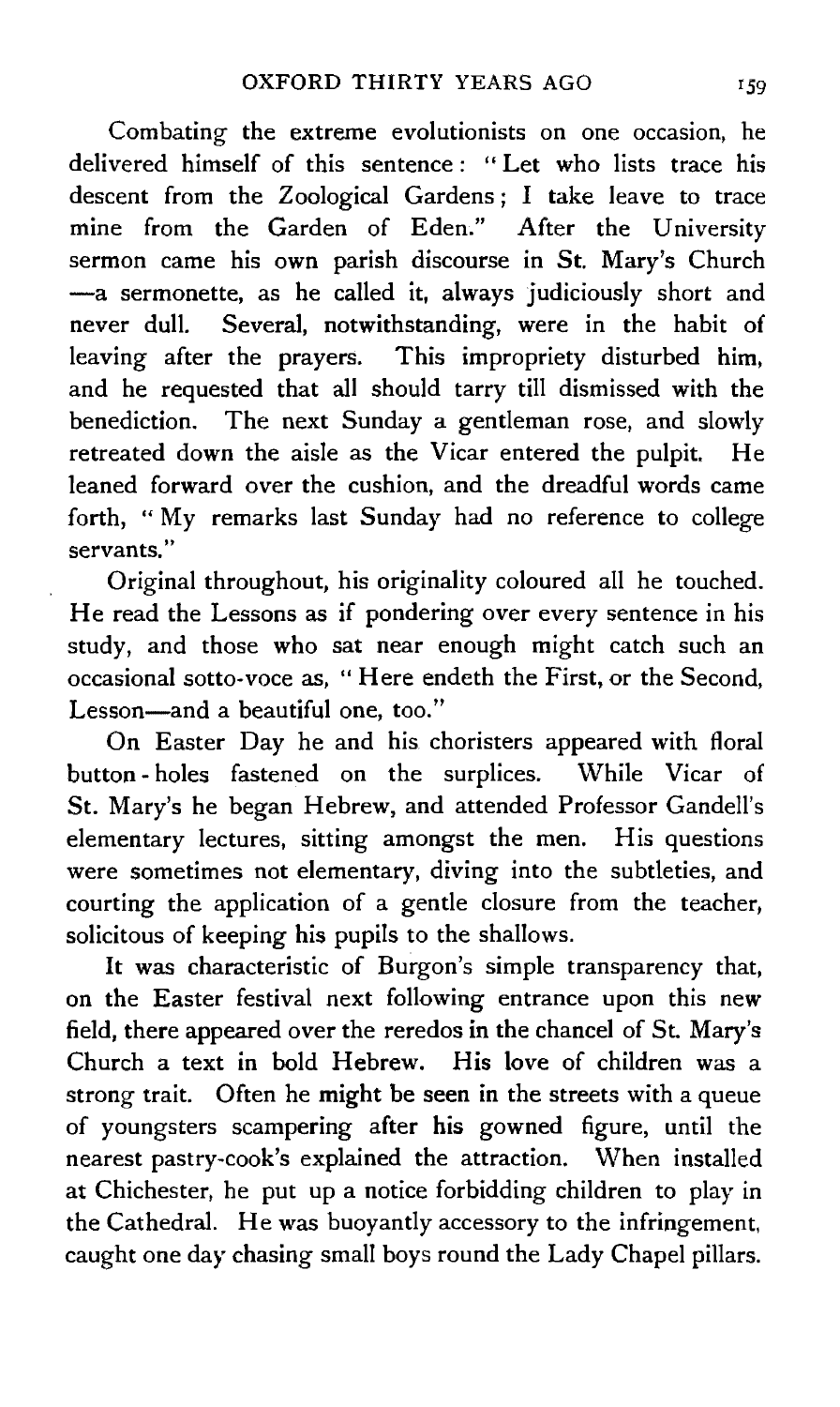The Rev. Charles Portales Golightly has already been named. In company with Dr. Kay, of Lincoln, and Professor Robert Gandell, he finds but scanty room in the preface of Dean Burgon's "Twelve Lives," but the sketch there paints him to the life. We confess to inclination to linger at no man's door more leisurely than that of the delightful old house in Holywell. "We part"thus the preface closes-" at our dear Golightly's door." The door itself bore its special stamp. The house, standing on the site of an ancient inn, the owner must needs register its link with the past by placing the old tavern sign, a cardinal's hat, over the entrance.

Golightly was hospitality itself, and provided frequent breakfasts for his friends amongst us younger clerics, and daily ones for his feathered protégés, the jackdaws of Magdalen Grove. Then he would take us round a charming old garden and into his vineries, productive of the best grapes in the neighbourhood, of which he took habitual care that the sick poor of the city should know. He was always doing some cause or individual a benevolent turn, whether he sent an anonymous  $f(x)$ ,000 to found a new see, or drove out on Saturdays to a rustic parish to relieve some country parson whose health had given way, or sent his tempting parcels of well-bound volumes to some student whose shelves did not grow as fast as he thought they should.

Bishop Wilberforce called him his " gossiping friend," but his "gossip " was of that kindly sort that left no sting. A fifty years' unoccupied residence in Oxford, with ample means for sustaining a constant social intercourse, had pigeon-holed a receptive mind with all sorts of literary and biographical tit-bits, which made him a delightful companion. His notable passages of arms with Cuddeston Co1lege admits us to another side of his temperament with which we confess to having less in common than of yore.

No reference to the clerical life of Oxford in the seventies may pass by unrecognised the devoted labours of Henry Bazely. None who had the unique privilege of his friendship will be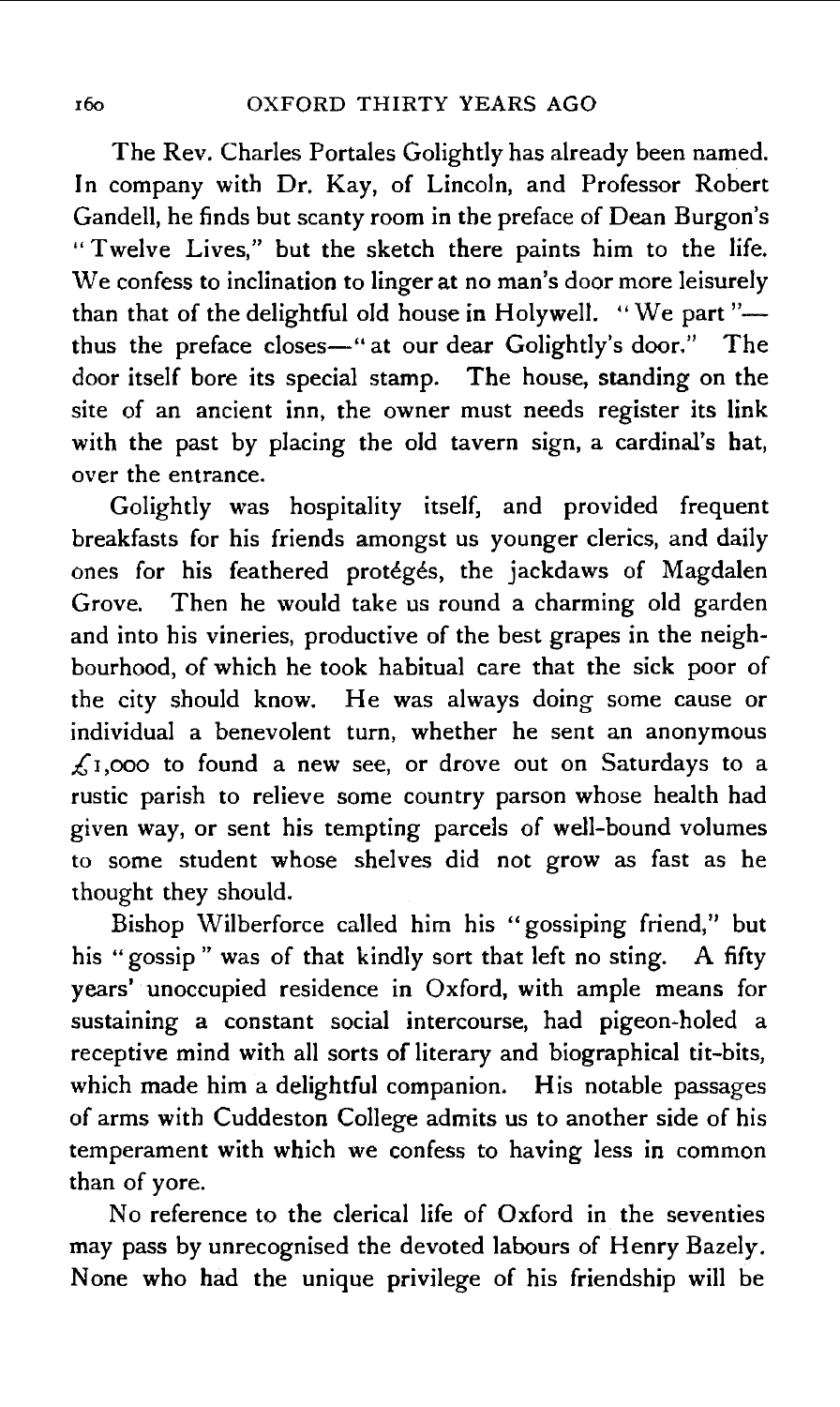disposed to question the propriety of the title of Canon Hicks' memoir, "The Oxford Evangelist." Though twice a seceder from the Church of England, we found it impossible to regard him as other than one of ourselves, to whom, whether theologically or ministerially, few of us could hold the candle. Until he was gone, worn out at forty-one, many of his closest friends hardly knew half he was doing. For he never spoke of his work, except when to an associate it was absolutely necessary. If ever a highly gifted and cultured man led a life of utter selfless devotion, the Brasenose Theological Coach, who lived in those narrow rooms near Folly Bridge, led one. We are not careful, in the thought of what he *did*, to analyze the movements of a shifting Church position, which found him at the last an ardent Presbyterian, drawn over, not as before by Baptismal Prayer-Book difficulties, but by admiration of Scotch discipline and administration. We arrest ourselves with the old Puritan saying, "God washes hearts here; He will wash brains hereafter."

His biographer gives us two specimen days, contributed by his widow, out of this full life-*Vixit non diu*, sed totus. Rising at 6, he repaired at 7·30 to the early morning prayermeeting at St. Aldate's. After family worship and breakfast, the morning till 1.30 was spent with his pupils for the Honour School of Theology without a break. At 2 p.m. he usually attended the Undergraduate Mid-day Prayer-Meeting; 2.30 p.m., to a committee meeting-e.g., of the College Servants' Societyor at home to receive those who came to see him. And not a few young fellows sought him in their troubles. He has been known to hurry down from Scotland in the hope of being of use to an undergraduate.

From 3 p.m. to 5 p.m., visiting the poor, or walking with his pupils to help and counsel them. In a letter he had written, '' I wish and pray that I may spend the rest of my time on earth labouring for the spiritual good of undergraduates and the poor." From 5 p.m. to 6 p.m., pupils again. Much of the evenings was given up to meetings and services. From 9 p.m. to 10 p.m.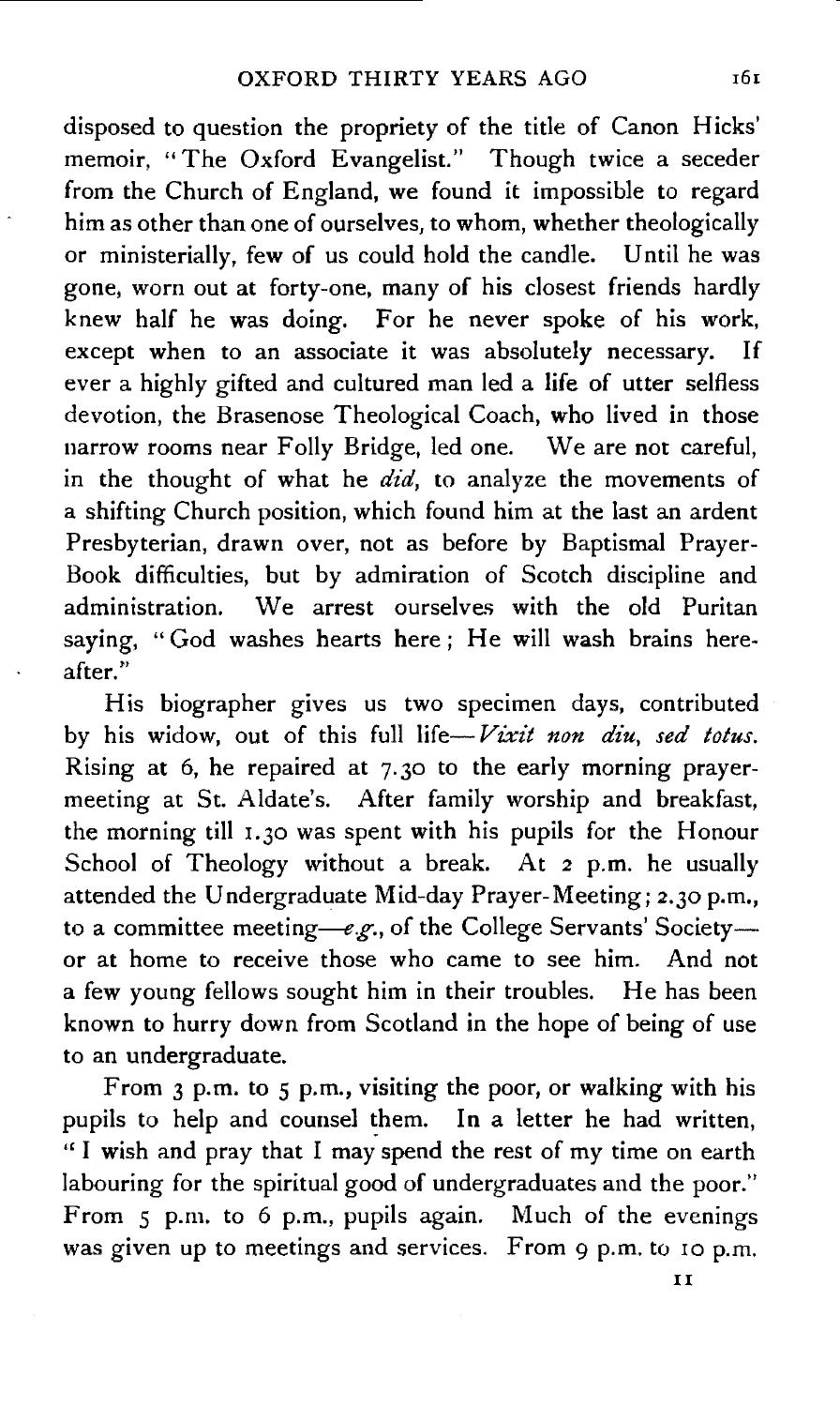young men dropped in and joined in family worship at 10. One or another would then turn in with him for a chat in the study. This would be followed by an hour's reading, and this on certain nights in the week by rescue-work in the streets. The tramps' lodging-houses in St. Thomas's parish were visited at least once a week.

But his Sundays were a wonder of reticulated toil. Here are his employments : St. Aldate's early morning prayer-meeting; the University sermons morning and afternoon; his own two services; the Undergraduates' Daily Prayer-Meeting; a Bible Class at the Y.M.C.A. *;* street-preaching (with a select band of undergraduates) at the Martyrs' Memorial in St. Giles' ; 1 distributing books at the porters' lodges ; receiving young men at his own house; visiting the lowest lodging-houses to address the inmates.

Never a moment was wasted. His revision of the Scotch Metrical Version of the Psalms was done mostly (as Mrs. Bazely tells us) on the tops of omnibuses. Even when at school he had taught himself Hebrew, German, Italian, Spanish in spare moments. Of him the words carved over Durham's Chapterhouse, restored as a memorial to Bishop Lightfoot, hold good : "Pro grege Christi se suaque libenter dedit."

The University pulpit was, as a rule, well filled in those days. Some of its occupants have never since been equalled. Infinite labour was bestowed on their sermons by such preachers as Liddon, Pusey, Bishop Alexander of Derry, Raphoe, and Bishop Wilberforce the Diocesan. The length of some of Canon Liddon's was portentous. With scores standing in the aisles of St. Mary's, we have listened on one occasion while the melody of voice, intensity of manner, chastened beauty of style retained attention for an hour and forty minutes. I never heard that he quite competed in length with Tatham of Lincoln, who once in the forties preached for two hours and a half on the ~~Three Heavenly Witnesses," contending for the authenticity

<sup>&</sup>lt;sup>1</sup> Forty years before Mr. Bulteel lost St. Ebbe's for doing the like (see "The Life of W. E. Gladstone," vol. i., p. 58).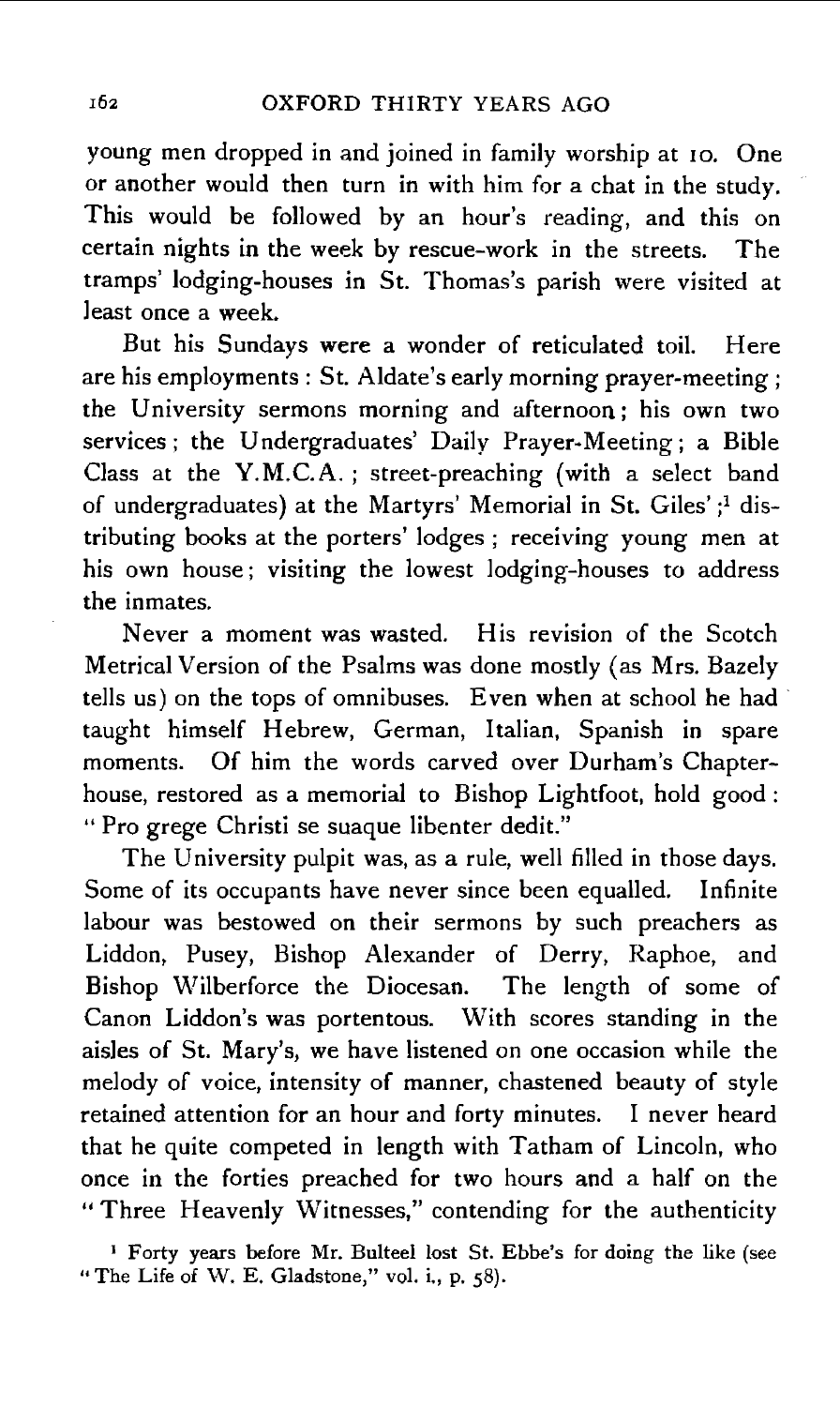of his text against " all the Jarman critics," whom he politely " wished at the bottom of the Jarman Ocean."

Bishop Alexander, with his genial face and his prose-poetry,<sup>1</sup> was a great favourite. So, of course, was Bishop Samuel Wilberforce. Exceptionally tactful as he was, we recall an instance where tact failed. A Sunday service was being held in the old Town Hall for the militia. An undergraduate choir was enlisted for the occasion. We were placed on a platform behind the Bishop and clergy who were conducting the proceedings. After an admirable sermon-just such as was called for, pointed, telling, colloquial-the Bishop took his audience into his confidence, told them that he had heard Evensong in the Cathedral, and so his sermon had been taken first to enable him to leave; *they* would remain .for prayers. As the Bishop passed to his carriage, he could see the whole regiment, except some twenty men, trooping out behind him. Had a hymn been started, with no announcement of this kind, the mischance would probably have been avoided. It was a singular example of the failure of a strong trait.

Among the "Heads" we have only space to name three. The stately form of Dean Liddell moves past first. Imposing he looked in his years of vice-chancellorship, walking to congregation or to church behind his beadle, a splendidly-built man. His rule at Christ Church was occasionally too strict for the temper of the men ; at least two outbreaks marked his reign. The Peckwater men got into the library one night and made a bonfire of some of its contents, a priceless work of art crowning the pile. On another occasion the Dean's conservatory was swept and cleansed at the expense of its blooms. His fine Greek scholarship did not weigh with these scamps ; but the best of the House were proud of their imperious and learned

<sup>1</sup> " The Leading Ideas of the Gospels" has, as the Preface states, been developed from sermons preached at Oxford in the years 1870-71, when the Bishop was Select Preacher. No student of the Gospels should be without this delightful aid.

 $II-2$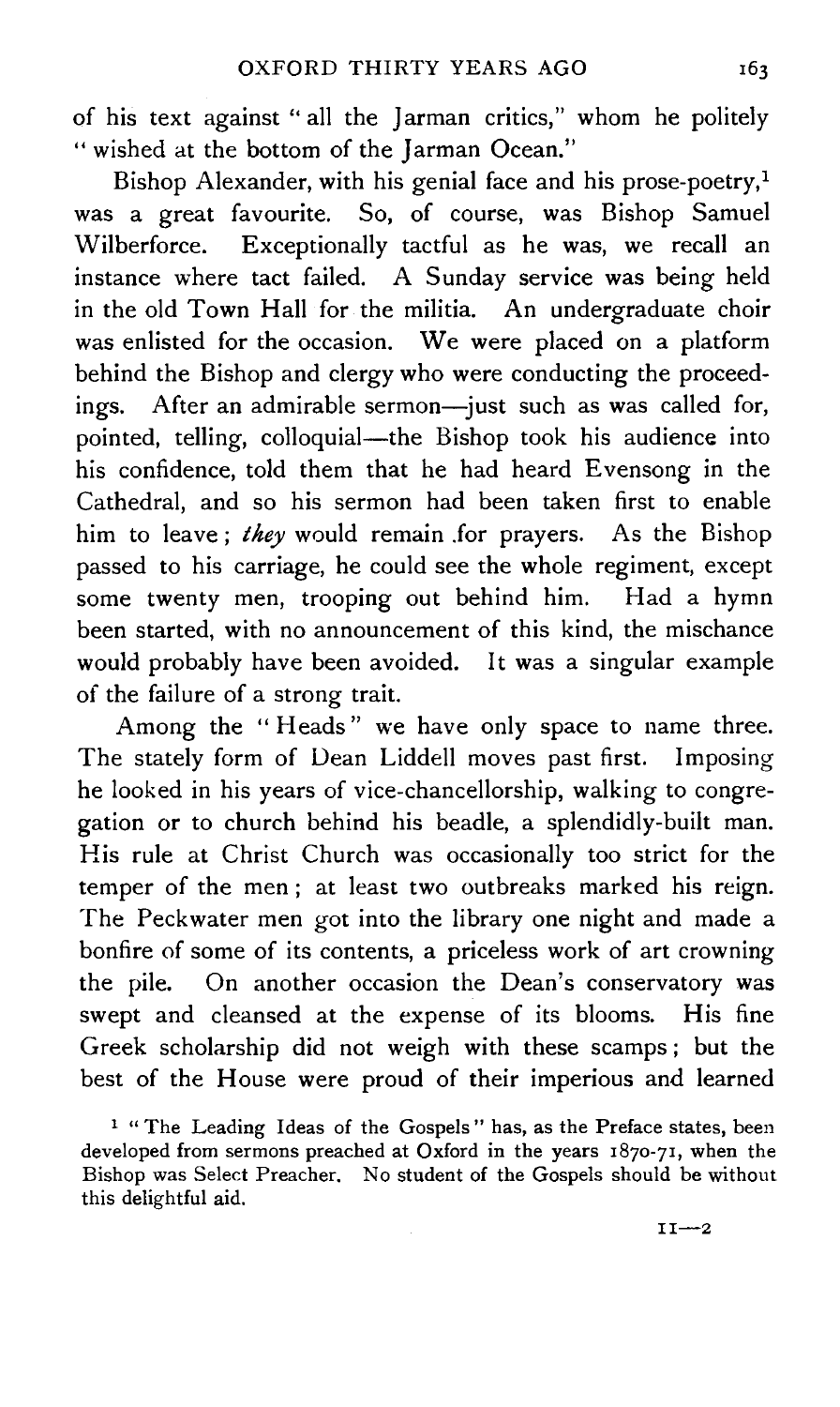Head. His Lexicon task was colossal, and is only eclipsed by Dr. Murray's phenomenal labours at the Scriptorium to-day.

Caught by the contrast, we look in at Worcester, where the aged Provost, Richard Lynch Cotton, sways in the green age of piety and peace. He was nearly eighty-simple, pious, humble man, if one ever lived. His life was his best sermon. Four others make up the whole of the literature he left behind, three of them funeral sermons on the death of Worcester men, and all three undergraduates, a tribute to his intense sympathy with young men, though the physical antithesis of an athlete.

At a doorway in the Turl *we* part. A scholar, and an utterly fearless and independent thinker, Mark Pattison guides the helm at Lincoln, his presence chiefly felt for its dire enmity to all superficialities and commonplaces. None was less of a convention or a figure-head than he-an idealist, dreaming the dream of unattainable collegiate ideals. His notion was to make Lincoln a college of research. With the rank and file of the undergraduates he simply bore, save when aggravated intellectual poverty provoked a sudden ebullition. To a susceptible freshman his taciturnity was nearly as appalling as the Master of Balliol's. With a view to break into it on the occasion of a first walk, a luckless freshman embarked upon the remark that the irony of Sophocles was greater than that of Euripides. At the walk's end he must have been convinced that the irony of the Rector was greater than either. "Quote," quoth the Rector, after a pause of twenty minutes. The bidding not being complied with, the two part-in time  $-$  at the college gates, the first freezing monosyllable not having been followed by a second.

He was brother to Sister Dora of Walsall. Another sister married an Evangelical Northern vicar. " High," " Low," and "Broad," in the persons of the three named, emerged from the Yorkshire home-an argument, say some, against home settlements of bias ; an argument for it, say others.

Should the cons and the pros have it out in the narrow Turl, let them, say we ; until the fray, having spent itself and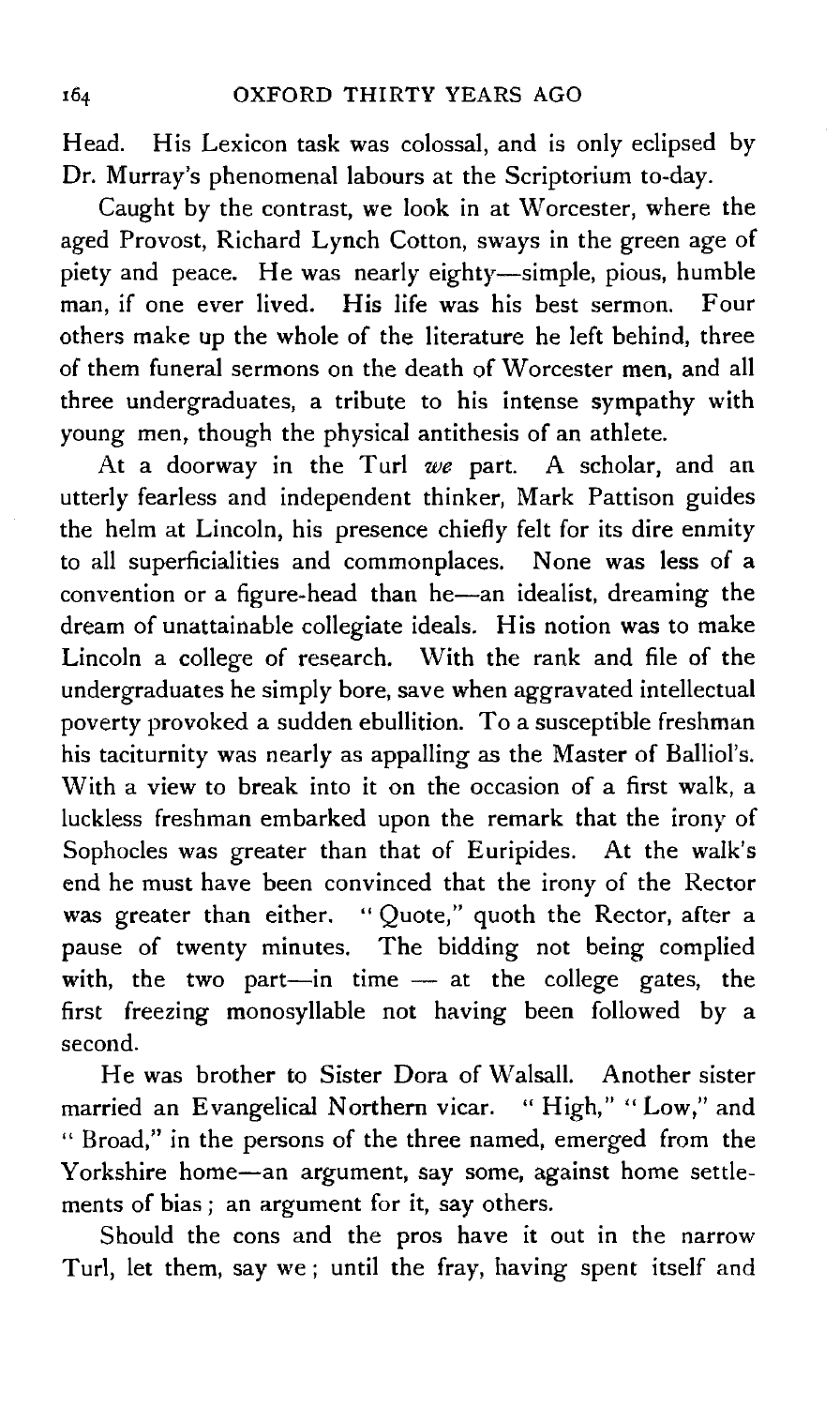the combatants gone home, a lineal descendant of the historic Banting of Christ Church, knowing nothing of the incident, bears his bulk thwart the gate, as Thorpe, worthiest of Lincoln porters, rushes out and against him, shouting, " Gentlemen, disperse yourselves !"

Though in his "Reminiscences of Oxford" Tuckwell has been hard upon Pattison, it must be confessed that the Rector's own "Recollections of My Life," a title he afterwards altered to "Memoirs," is not always pleasant reading. It is only fair to him, however, to remember that he himself describes the book as '' not fit to be dedicated to anyone," and directed that certain paragraphs should be cancelled as "too egotistical in character." It is, moreover, we are sure, a mistake to think he had nothing better than cynicism for parochial clerical work. We have heard him say that the work of many of the clergy is "beyond all praise," and when, as an incumbent in the city, we renewed his acquaintance in after-years, his sympathy and interest were marked. His contribution to " Essays and Reviews " calls for no extenuation. One thought of Archbishop Temple and the Exeter Bishopric agitation, and we mark where wisdom and silence kiss each other.

Justice, however, is meted out to his memory with kindlier hand by the Rev. A. Clark, late Fellow, in his " Lincoln " in the College Histories Series.

Odious negotiations were set on foot in  $1877-78$  with the object of merging Lincoln in Brasenose. Happily, they came to naught, and are dismissed by Mr. Clark with the apt quotation : " Si quid nusquam arcani sanctive ad silendum in curia fuerit, id omnium maxime tegendum occulendum obliviscendum pro indicto habendum esse."

Two Lincoln customs will always outlive graver matters in the memories of Lincoln men : the " bell almanac " and the "sconcing." After the chapel call-bell a minute's silence; then the days of the month tolled out, resulting in as many thin chapels as new moons. For the sconcing, the two quarts of ale charged to the battels of the punster, the quoter of three